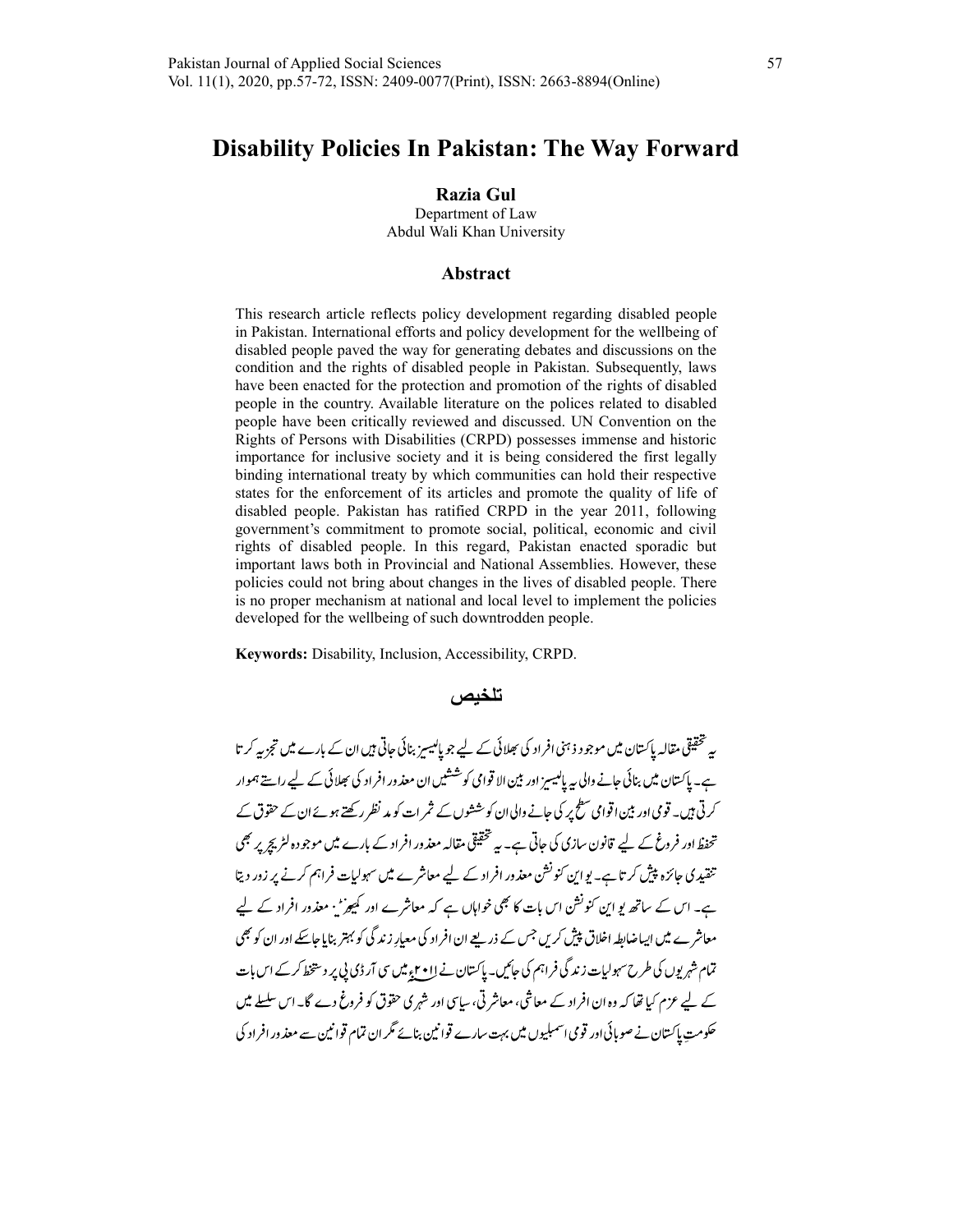#### Introduction

More than one billion people live with disabilities across the globe. Whilst 80 percent of the disabled people live in developing countries. Disabled people face challenges in health, education, communal participation and accessibility (WHO, 2011). Policies in the field of disability studies are supposed to protect the rights of disabled people and their accessibility to services such public transportation, housing, health, education and other important life necessities. Apart from Convention on the rights of persons with disabilities, countries have their own local policies and practices to help disabled people. In this regard, some policies may work in one country and may or may not work in other (Njeru et al., 2017). For instances, American with Disabilities Act (1990) has proved an important document to help disabled people in America. It has brought positive changes in providing accessible environment, ending up discrimination and developing a positive language discourse regarding disabled people (Coastal Bend Centre for Independent Living, 2009).

However, legislations, especially in third world countries proved to be words on documents and could not bring a positive change in the lives of disabled people. International efforts for the development and wellbeing of disabled are very important in the field of policy development for disabled people. In this regard, Convention on the Rights of the Child (1989) and Education for All (1994) are historical measures taken by international community to include individuals, including those with disabilities, in the socio-educational spheres (Whitburn, 2015). While, deceleration of 1981 as the international year of disabled persons and adoption of the historical convention "Convention on the Rights of Persons with Disabilities (CRPD) 2006 by United Nation are worth to note in terms of historical development, implications and future direction. Pakistan is a signatory of CRPD which means the state has the obligations to help disabled people in Pakistan as per the articles of CRPD (Ahmad, Khan and Nasem, 2011).

Furthermore, many countries, including Pakistan, have drawn on United Nation polices to form their domestic laws and policies. In this connection, The Australian Disability Standards for Education (2005-6), the UK Equality Act (2010) and American with Disabilities Act (1990) are the prime examples. The value of such efforts and policies cannot be underestimated because of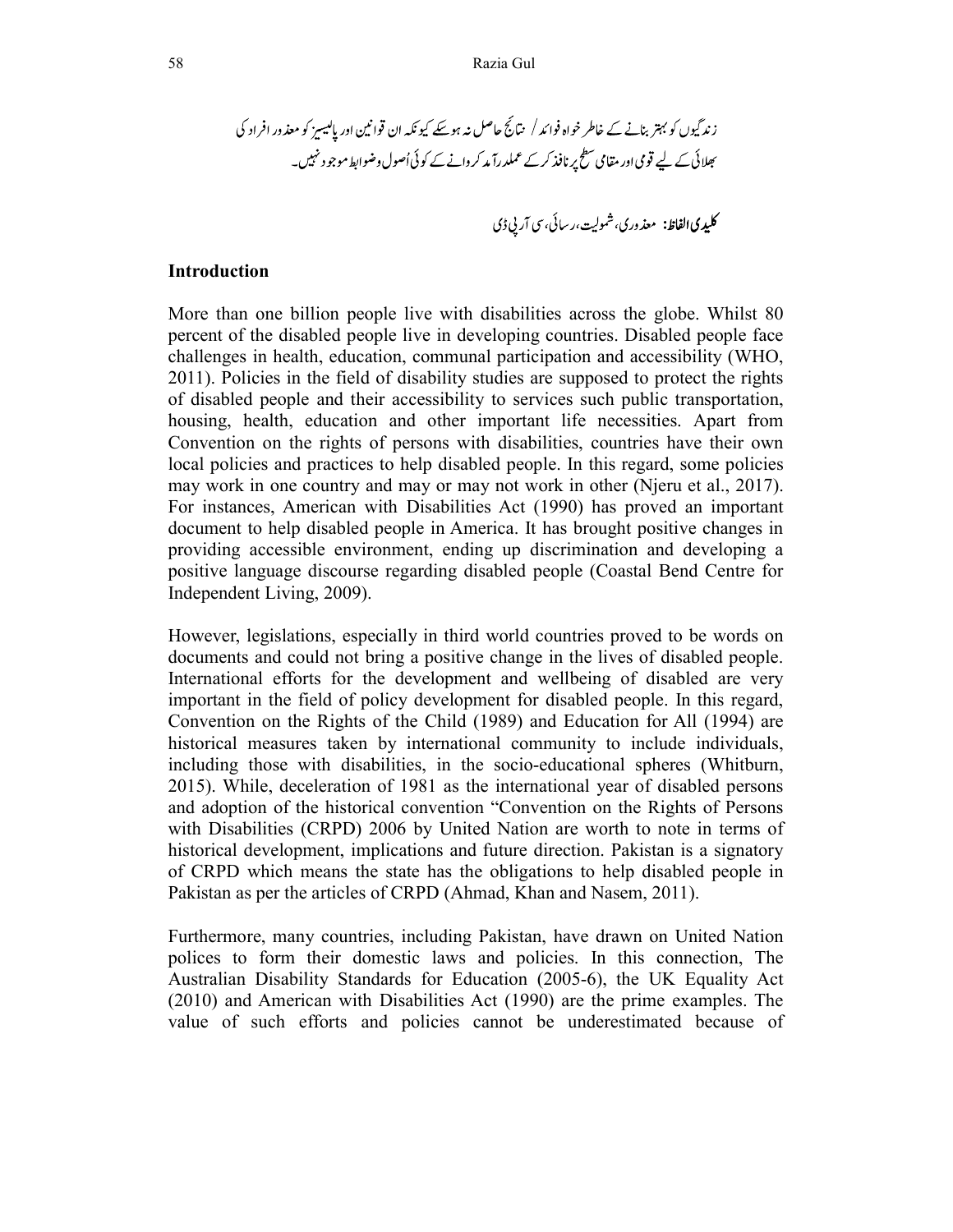considerable positive implications that address inclusion, civil rights, equality and just society (Whitburn, 2015). However, the enactment of laws under local condition and reflecting the localised discourse is the new emerging field of study and research.

### The Declaration on the Rights of Disabled Persons 1975

The declaration on the Rights of Disabled Persons, adopted in 1975, was a ground-breaking achievement in terms of recognition of human rights for disabled persons. It stressed and focused on the inherent dignity of disabled people and discouraged non-discrimination attitude and practices in various spheres of communal affairs. It also aimed for disabled people to achieve self-reliance and quality of living (United Nation, 1975). This declaration defined disabled person as "any person unable to ensure by himself or herself, wholly or partly, the necessities of a normal individual and/or social life, as a result of deficiency, either congenital or not, in his or her physical or mental capabilities" (United Nation, 1975: 1). Therefore, The Declaration on the Rights of Disabled Persons, 1975 incorporated a welfare-oriented approach that disabled people need assistance to be functional in society and need assistance in coping with disability for the social inclusion (United Nation, 1975).

# United Nations Convention on the Rights of Persons with Disabilities, 2006 (CRPD)

The United Nations convention on the rights of persons with disabilities (UNCRPD/CRPD) was adopted by the General Assembly of UN in 2006 and it came into force on May 2008. As of June 2017, 174 states parties have ratified the CRPD (United Nation, 2019). The optional protocol of CRPD was established and in line with these protocols, state parties recognise and agree the legitimacy and competence of the Convention committee to assess, monitor and facilitate the communications from individuals or groups who claimed to be the victims of discrimination or violation of CRPD by the state parties (Broderick,2015). This convention is of immense and historic importance for inclusive society and it is being considered the first legally binding international treaty by which communities are able to hold their respective states for the enforcement of its articles and promote the quality of life of disabled people(Lang, 2009). Moreover, CRPD is a historical document that explains and clarifies disability from human rights perspective. The pivotal aspect of CRPD is to respect the inherent dignity of disabled people and equality in the same way as non-disabled people. This treaty could end the discrimination against disabled people in various sphere of life and provide a maximum possible support for the welfare of disabled people (Degener, 2017).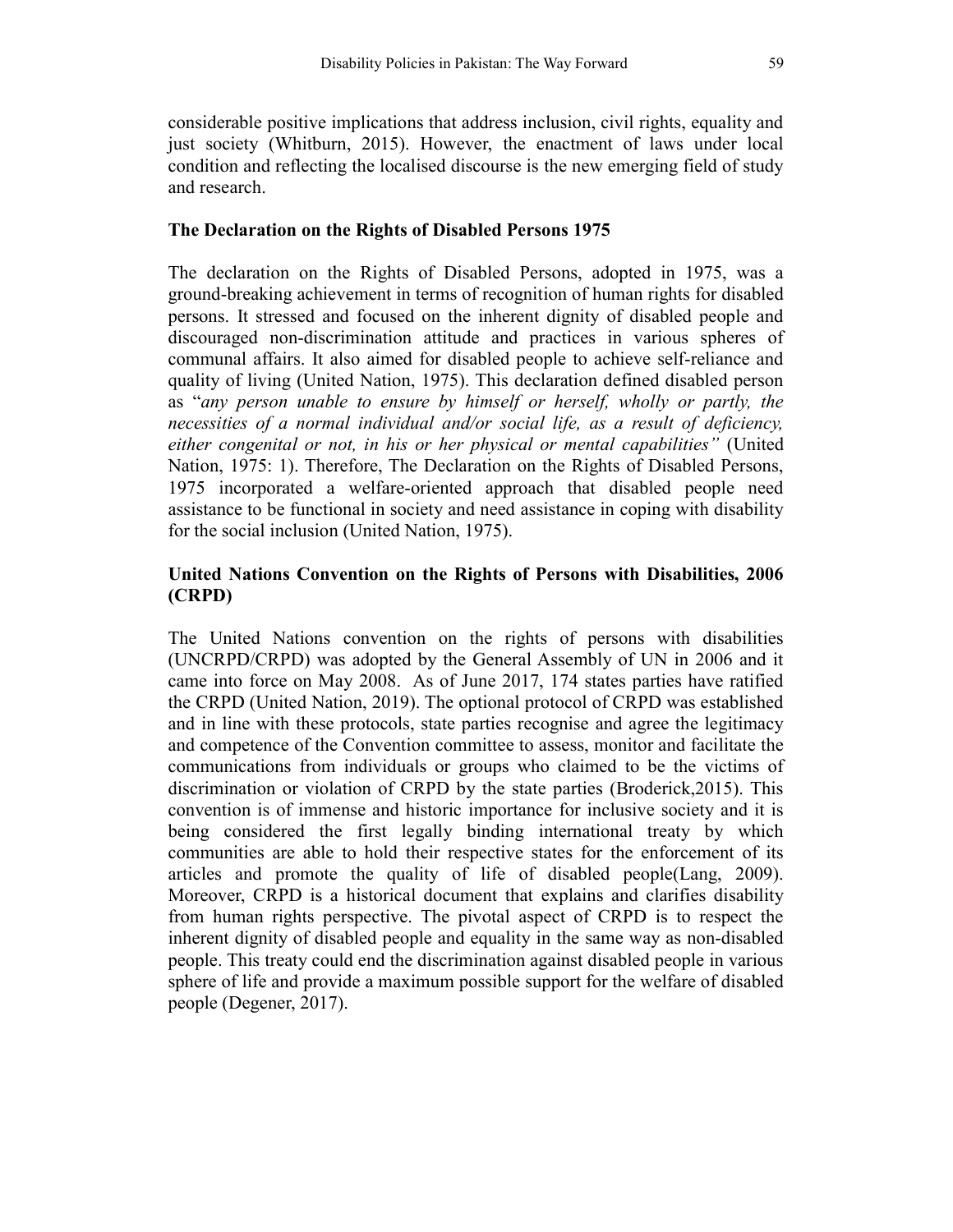United Nation CRPD is the outcome of a long- 30 years efforts and coordination among UN, disabled people organisations (DPO) and civil societies. In this regard, the UK based disabled academics and activists played a key role to materialize, their efforts and uncanny advocacy into the establishment and adoption of CRPD (UPIAS, 1976; Albrecht, 1976; Barnes, 1991). Moreover, the era of 1980s witnessed the emergence of disability movement, therefore, in 1981, People's International established (Driedger, 1989). This period also witnessed the entablement of disabled people organisations (DPO) which played a crucial role in the advocacy of disabled people. These DPOs are run by disabled people aiming at provision of services and income generation (Coleridge, 2007). Similarly, in 1982 the General Assembly of United Nation initiated the World Program of Action regarding disability. The main purpose of the program was to develop strategies for the prevention of disability and rehabilitation of disabled people. Consequently, all these effort in inter alia led to the adoption of CRPD (Helander, 1993).

#### Review of Literature

CRPD possesses immense importance for disabled people and international communities where disabled people live in a sizable proportion. It is the first comprehensive international legal-binding instrument which reflects the global support and agreement to support and develop disabled people across the globe. It urges the members states to fulfil their obligations as defined and explained in the articles, towards disabled persons. CRPD establishes a committee of experts of disability to assess and monitor the implementation of the mandate provided by the 50 articles of at international level (Guernsey, 2007). Furthermore, CRPD is a unique international treaty signed and ratified by high number of state parties within a short period of time. The adoption and development of CRPD was a participatory process where civil society, disabled people and their organisations participated in the whole negotiation process (Broderick, 2015).

Globally, CRPD through its committee, has improved living condition of disabled people up to great extent. It is being considered a great achievement by disabled people in different part of the world. However, lack of proper implementation mechanism at local level in different part the world is a matter of concern for many disabled people. It is considered a paradigm shift from medical model to social legal model which realized the rights of disabled people and promote their inherent dignity.

CRPD recognises the barriers created by society and the exclusion of disabled people by these societal barriers. In this regard, physical environmental barriers and negative attitudes are being considered the obstacles in the development of disabled people (United Nation, 2007). Therefore, it mainly urges the state parties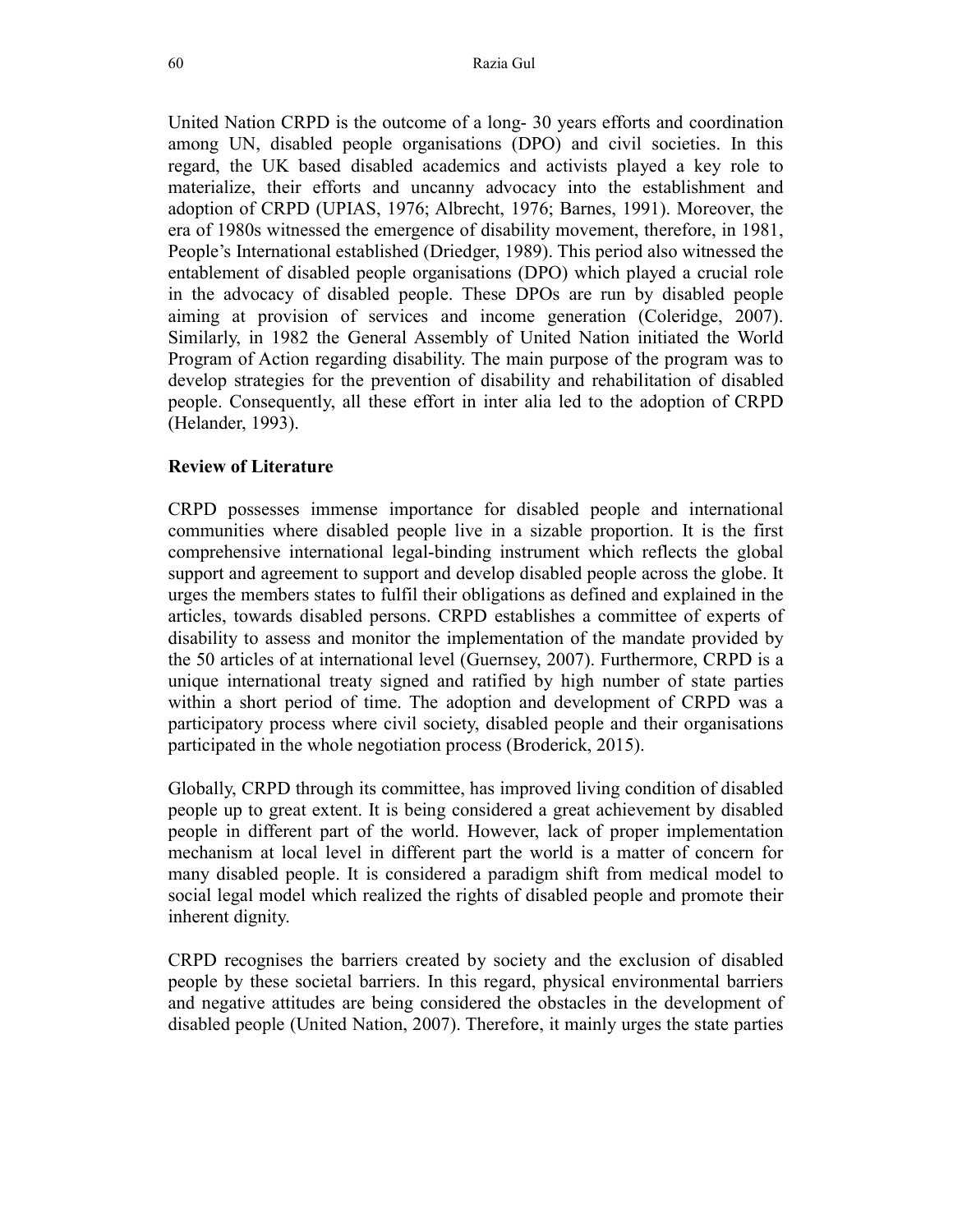to remove these barriers for the inclusion of disabled people and development of inclusive society (United Nation, 2007). CRPD acknowledges and addresses the civil, political rights, cultural and economic rights and clarifies their application in detail. Therefore, it provides disability rights a fixed and firm place in human rights mechanism and its discourse (Colm O'Cinneide, 2009).

Furthermore, the inclusion of Non-governmental Organisation is another important step for the promotion and implementation of CRPD. This has resulted in an unprecedented participation and involvement of civil societies, which boost up the process of dialogue, mutual trust and cooperation. The involvements NGO in different countries of the world is being considered a crucial step in the empowerment and development of disabled people. In this way, the CRPD does not only address disabled people, but it also include them in decision making process (Kayess & French, 2008).

The Convention depicts the first legal-binding framework that justifies and seeks to ensure the protection of human rights of disabled people. The adoption of the CRPD was welcomed globally (Broderick, 2015). Similarly, The United Nation General Secretary has called it "heralded the dawn of a new era- an era in which disabled people will no longer have to endure the discriminatory practices and attitude that have been permitted to prevail for all too long" (Mental Disability Advocacy Center, 2011). However, it is worth to mention here that disabled persons are still facing challenges in many spheres of life. The lack implementation on part of state parities is evident which need to be monitored and a way forward is needed to realize the themes, philosophy and articles of CRPD(OHCHR, 2019).

CRPD is considered the first and comprehensive treaty of the 21 century. It is a great step towards changing the prevailing negative attitude against disabled people. The treaty views disability from a rights-based approach. It reflects the social model of disability which depicts that barriers disabled people face are not the result of their impairment but other factors such as societal negative attitude and built environment exclude disabled people. Furthermore, CRPD asserts that full inclusion and access to quality of life and services are the rights of disabled people which must be protected and promoted (Heymann, Stein and Moreno, 2014). The CRPD promotes and advances the legality of disability reforms by involving disabled people and using a human rights framework. In this regard, CRPD urges that disabled people should not be considered object but subjects who deserve respect, dignity and enjoyment of all human rights (WHO, 2011).

Pakistan has ratified CRPD in the year 2011, following government's commitment to promote social, political, economic and civil rights of disabled people. However unfortunately, not much has changed as direction set by the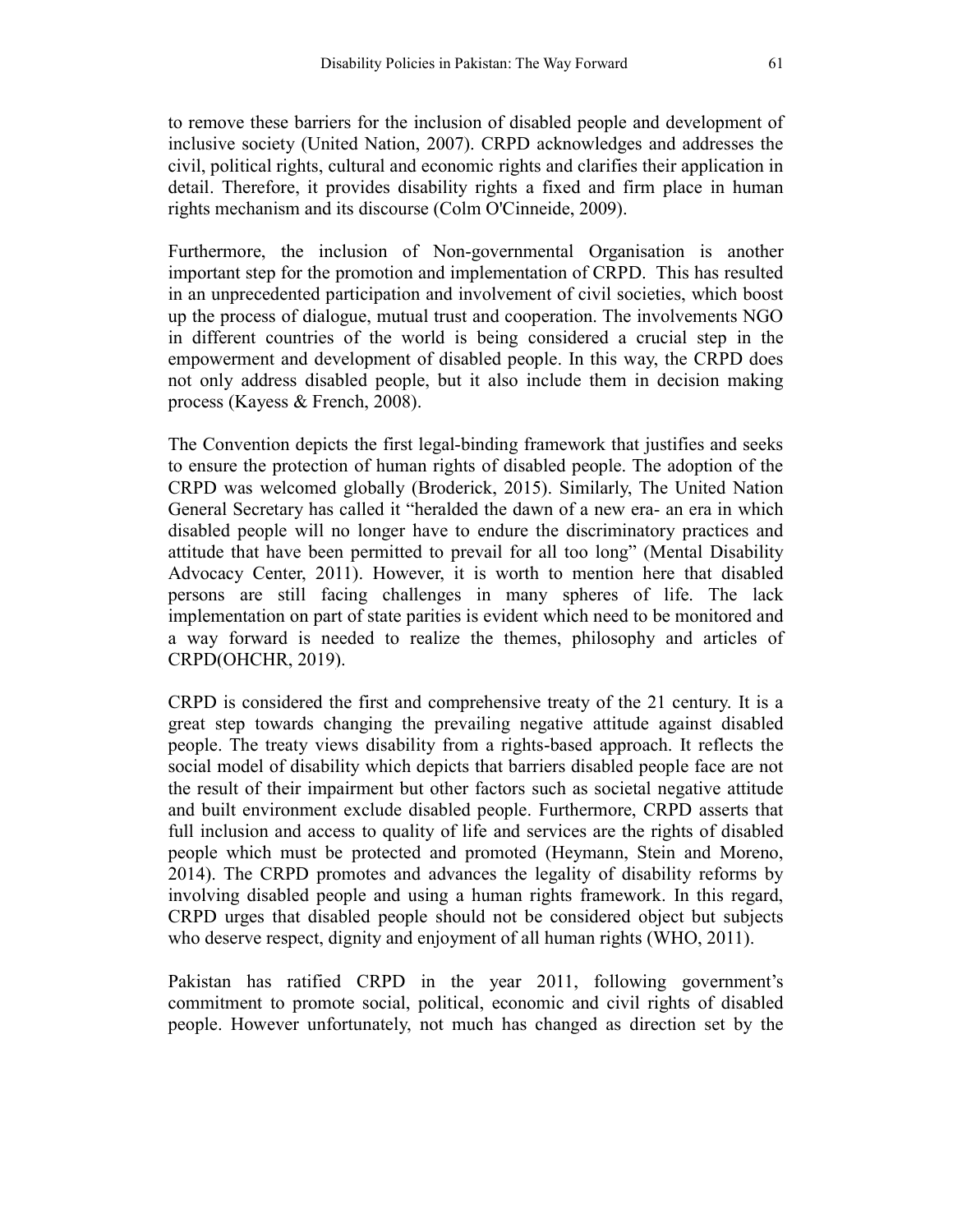framework of CRPD and yet disabled people in Pakistan are being excluded from education, health service, jobs, rehabilitation and other spheres of society. There is no proper mechanism to redress their issues and problems on a permanent basis and organised way (Heymann, Stein & Moreno, 2014).

# Method and Material

This research study is based on the analysis available literature on legislation and policies regarding disabled people in Pakistan. Systematic review of literature on policies development on disabled people was studied and carried out with the help of secondary information by books, journals, articles, library and newspaper. Online internet searches were done to search out relevant material regarding the topic.

# Disability Policy measure in Pakistan

According to Helping Hand (2012), there are 5.034 million disabled people in Pakistan. This sizeable proportion of disabled people in Pakistan is more than the individual population of Lebanon, New Zealand and Kuwait. Furthermore, it is worth to note here that disabled population in Pakistan is more that the cumulative population of Hyderabad, Peshawar and Multan (Helping Hand, 2012). Government of Pakistan, keeping view the sizeable population of disabled people in the country, enacted laws to address the issues of this downtrodden people. In this regard, After UN adoption of CRPD, realising the importance of human rights of disabled people, Pakistan has signed and ratified the UNCRPD in 2010. Since then, Pakistan has introduced comprehensive policy and enacted laws in line with CRPD, however, before the ratification of CRPD, Pakistan took sporadic measures as well to bring disabled people in mainstream communal activities. Below are the policy measures taken by Pakistan in this regard.

# Disabled Persons (Employment and Rehabilitation) Ordinance, 1981

After the declaration of the year 1981 as international year of Disabled Person, Pakistan in the same year, promulgated "The Disabled Persons Employment and Rehabilitation Ordinance 1981 (Disabled Persons Ordinance, 1981). Under this ordinance, Ministry of social welfare and special education was established. In addition, National Council for the rehabilitation of disabled people came into being which supposed to devise policies with respect to rehabilitation of disabled people and their employment. Furthermore, medical assessment of disabled people was also the mandate of National council (Ahmad, Khan and Nasem, 2011). Similarly, through this ordinance, provincial authorities were given the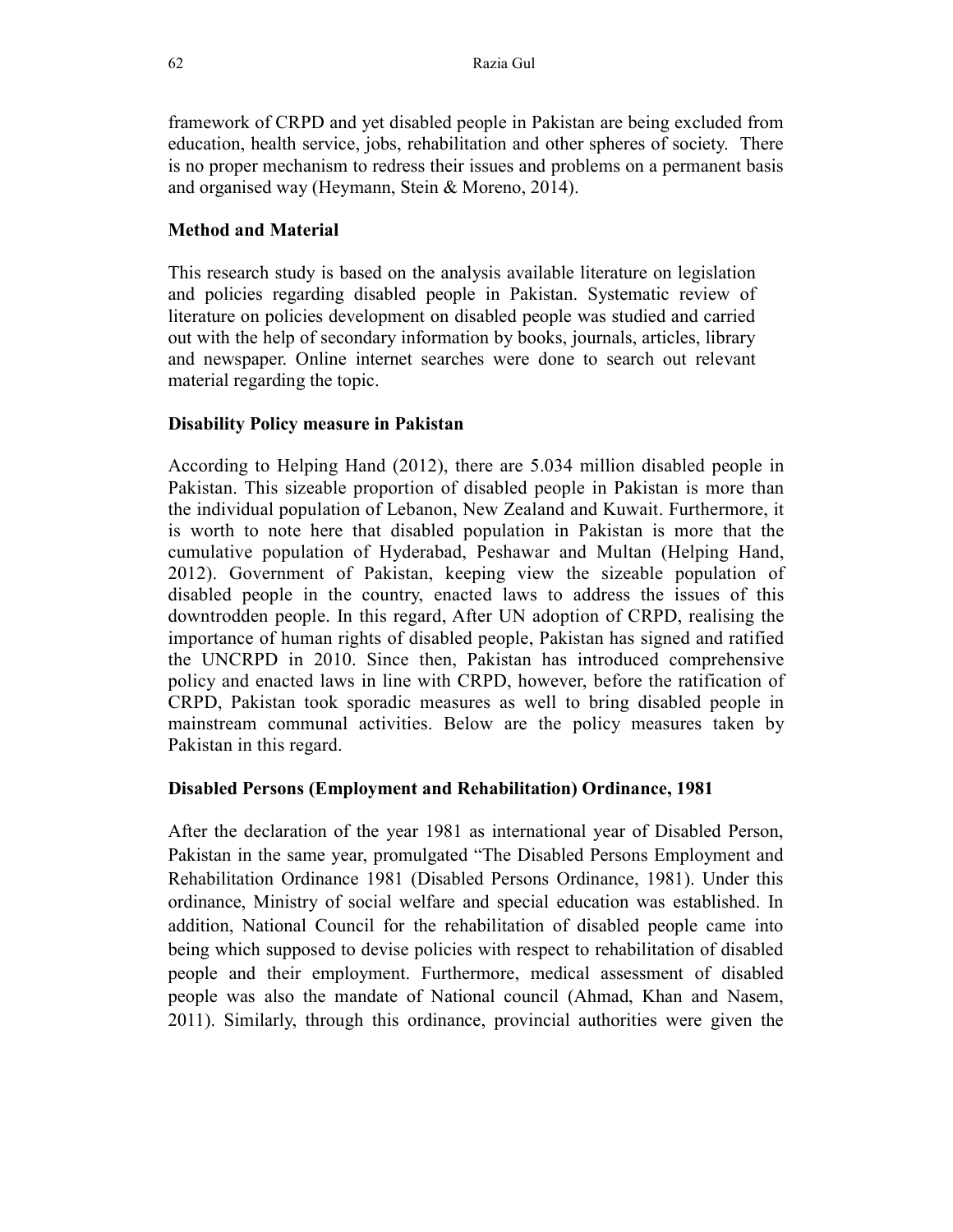tasks to implement policies developed by National Council and to take initiatives regarding rehabilitation and wellbeing of disabled people and their employment (Disabled Persons Ordinance, 1981). Moreover, the most important theme in the ordinance is allocation of quota for disabled people. Under the ordinance, initially, once percent quota was allocated which was increased to two percent after 1998 census through a special directive of then government. The two percent quota allocation is applicable in all public and private sector organizations (Ahamd, Khan, Nasem, 2011). However, again, this could not change and improve the condition of disabled people in Pakistan. The two percent quota seems good in papers but in practices it has no effective implications that can improve the status of disabled people regarding employment.

Furthermore, under the ordinance, when calculating the percentage of marks for the post/employment, the fraction of 0.5 shall be considered as whole for disabled people. Similarly, establishment of training centres for disabled people is an important theme of the 1981 ordinance. Under the ordinance, federal government is made responsible to maintain and release and fund for the implementation welfare measures given in the ordinance (Disabled Persons Ordinance, 1981).

### The National Policy for Persons with Disabilities, 2002

As a response to second disability decade, declared by UNESCAP, Government of Pakistan after long discussion with the relevant stakeholders in 2002, devised The National Policy for Persons with disabilities. Many key stakeholders such as NGOs, ministries of housing and work, labour and manpower and science and technology participated in the consultation process. This document provided a plan and guidelines to help and empower disabled people across the country (Ahmad, Khan and Nasem, 2011). The vision of National Policy for Persons with Disabilities is that by 2025, a conducive environment for disabled people will be provided which will allow the full realisation of their potential through inclusive mainstreaming with the help government, civil society and NGOs (Government of Pakistan, 2002).

Furthermore, the goal of National Policy for Persons with Disabilities is to empower disabled people, regardless of their gender, race, caste, creed and other condensation for the realisation of their full potential in all sphere of life. The main areas of focus of this policy document are prevention of disabilities, detection and diagnostic system for the prevention and intervention strategies, intervention through developing a referral mechanism to multi professional teams at local and district level, counselling, genetic counselling and family guidance (Government of Pakistan, 2002). In addition, National Policy for persons with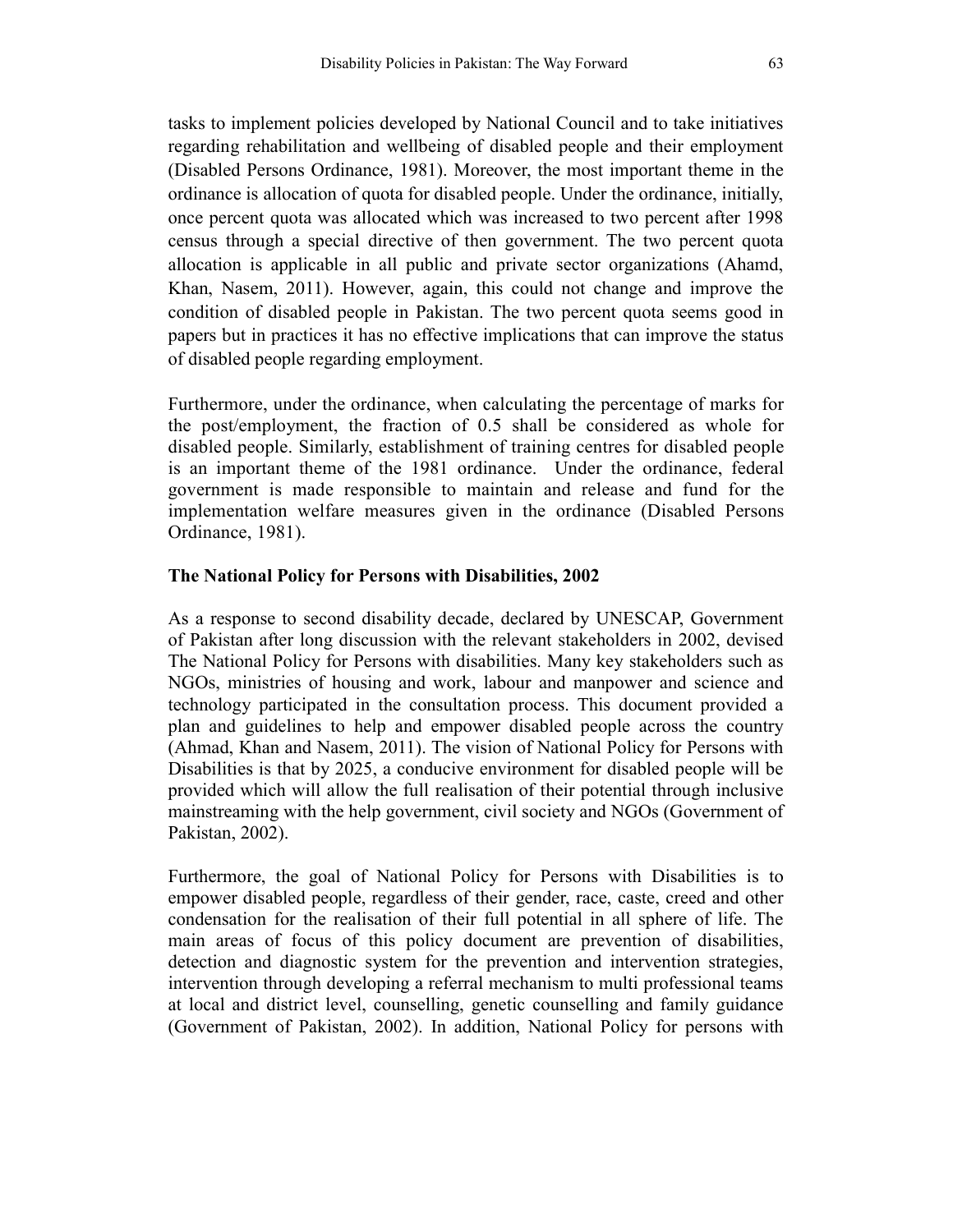Disabilities also target the area of special education and envisaged to make it an integral part of mainstream education in Pakistan. While training provision for social welfare workers, doctors and other related professional is also the focus of the policy document. Similarly, integration and mainstreaming of disabled children through alignment of policies of federal, provincial and districts government at the level of relevant ministries and departments, changes in the curriculum and provision of specialised assistive devices are also important target areas of this policy document (Government of Pakistan, 2002).

Moreover, vocational trainings, employment and rehabilitation, research development, advocacy and mass awareness, sports and recreation for disabled adult and children, promoting disability friendly design of buildings, park and places, development of institutional mechanism and involvement of community and family for the development of disabled people are the area of intervention, mentioned in National Policy for Persons with Disabilities (Government of Pakistan, 2002).

# National Plan of Action (2006)

In response to the 1990 World Summit for Child, Government of Pakistan following its commitment to the summit, prepared National plan of action in 1990-91. This was prepared though a process of coordination by National Commission for Child Welfare Development, under the supervision of ministry of Social Welfare. Later, the draft was revised, and a comprehensive document was developed with inclusion of civil society, governmental departments, academia and other experts of developmental sectors. Therefore, the Federal Cabinet officially endorsed the document and adopted it on May 2006. The focus of National Plan of Action is social mobilization, advocacy, networking, political commitment, capacity building, awareness, provision of resources and strengthen functional struct ion and systems related to disability (Network of Organization working for PWDs, 2008). Furthermore, National Plan of Action used an integrated approach by utilising the resources for accessibility and provision of equal opportunities for disabled people (Ahmad, khan, Nasem, 2011). National Plan of Action devised short term and long plans for the inclusion and development of disabled people in many spheres of life (Network of Organization working for PWDs, 2008).

# Special Citizen Act 2008

Special citizen Act was promulgated by Government in 2008. The act aims at providing and promoting accessible environment such as allocation of seats in public transportations and constructions footpaths for wheelchairs users and visually impaired people. Traffic police are bound to take necessary measures and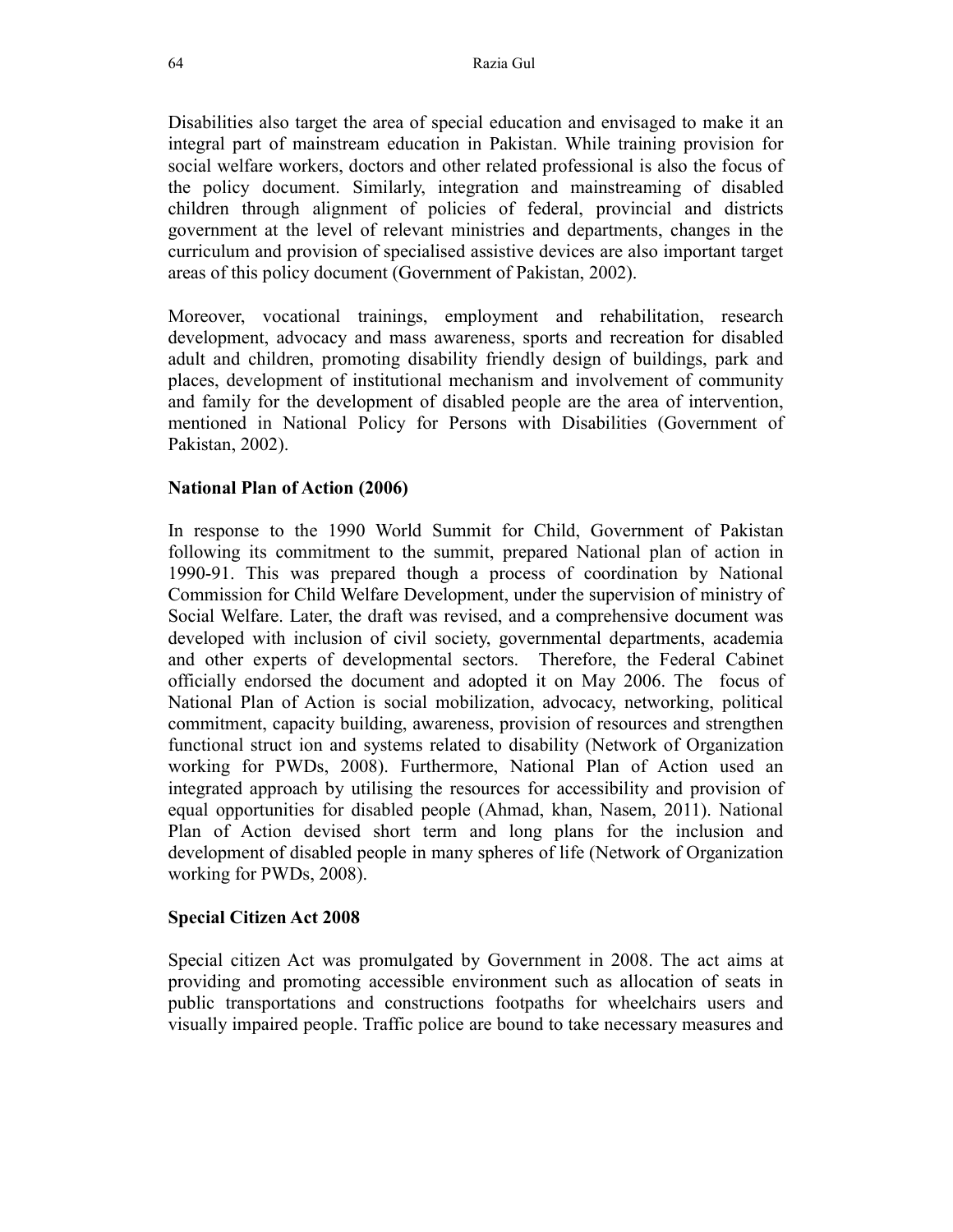help disabled people to cross the road. Government shall make sure accessibility measure before construction of buildings in public and private sectors especially Bank, hospital, shopping centres, police station, railway stations, and Airport (Special Citizens Act, 2008; Ahmad, Khan & Nasem., 2011).

### Special Citizens (Right to Concession in Movement) Act, 2009

The Special Citizen Act was promulgated by government in 2009. Through this act, authorities are bound to provide concessional fare for disabled persons in private and public transportations. The act seeks half fare charges for disabled people in railway and other public transport in Pakistan (Special Citizen Act, 2009).

After  $18<sup>th</sup>$  constitutional amendment, disability became a provincial subject and provincial governments in each province prepared amendment bill and policy documents. In this regard, Khyber Pakhtunkhwa provincial government plans to increase the two percent job quota to four percent. While Government of Punjab already proposed legislation to increase the two percent quota in job to three percent. Similarly, Baluchistan Government has passed a bill regarding the welfare of disabled people named as "The Baluchistan Persons with Disabilities" Act, No II of 2017". The bill aims to promote inclusive environment for disabled people and protection of their rights (The Baluchistan Persons with Disabilities Act, 2017) of measure taken by federal and provincial governments for the wellbeing of disabled people, there is still a lot more to be done. Disabled people face discrimination, inaccessibility, lack of education facilities, lack of facilities in transports, in inter alia.

Furthermore, it is interesting to state that for the general election agenda, all the mainstream political parties included the development of disabled people. In this regard, Pakistan People Party and Pakistan Tehrik-e-Insaf also manifested the implementation of United Nation Convection on the Rights of Persons with Disabilities. While Pakistan Muslim League (N) focused on quality education and general human rights of disabled persons. Similarly, Awami National Party and Muttahida Quam iMovmen focused awareness regarding and provision of accessible environment for disabled people (ASER Pakistan, 2016).

# Dynamics of Disability

Disability, directly or indirectly, is a part of human condition. Every individual at some point of time experience difficulties in functioning. Every society has adopted its own way to deal with problem of disabilities. Historically, disabled people were segregated and placed in separate institutions or special schools.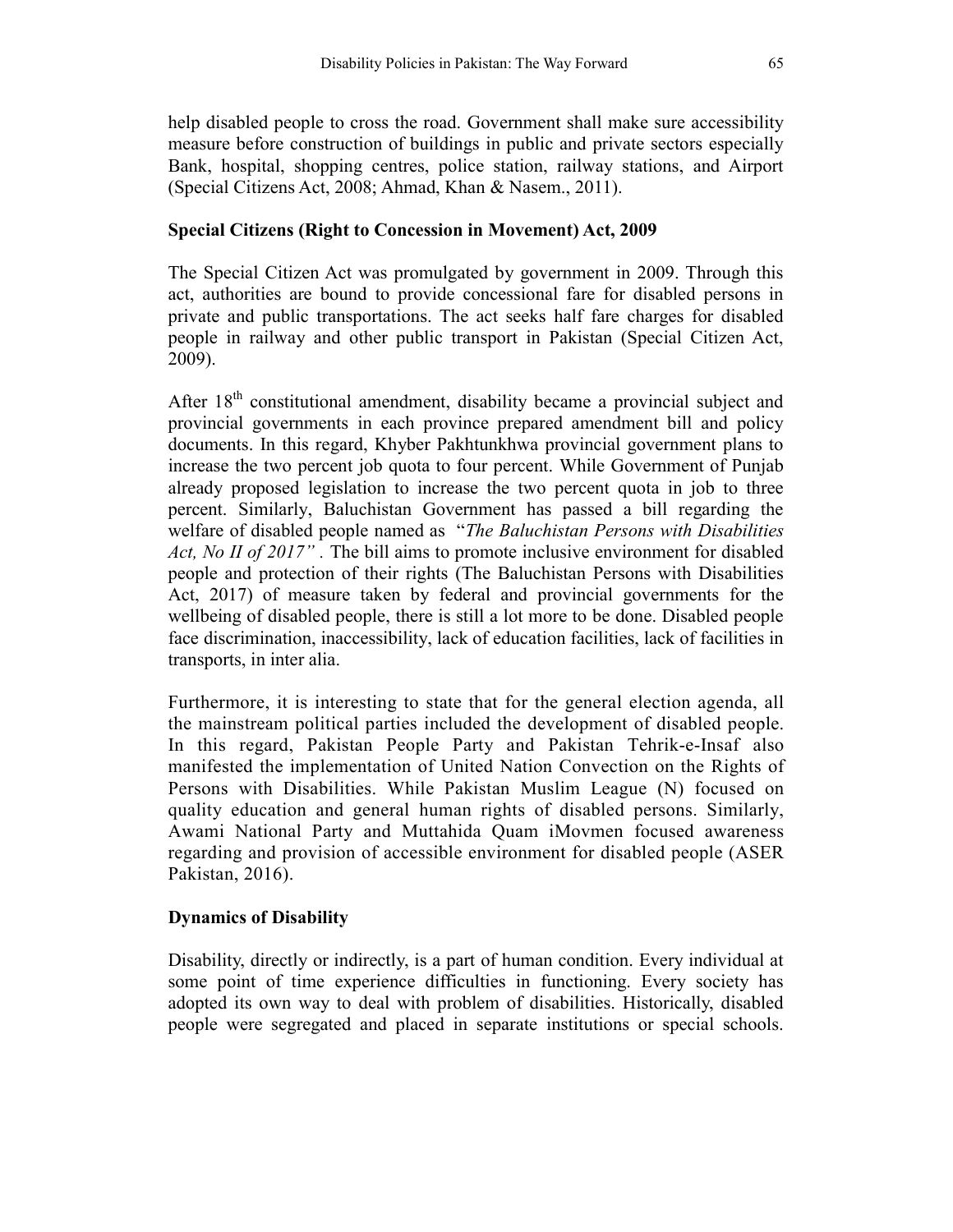However, policies have shifted towards a more inclusive approach and interactive approaches has replaced the dominant medicalised understating of disability (World Health Organisation, 2011). Disabled people are diverse and heterogenous group and disability experience may interaction of health condition, environmental factors and personal factors such race, colour, gender etc. The visible groups in disabled people who experience stereotypes, are visually impaired people, hearing impaired people and wheelchair users (McLaughlin MJ et al, 2008). Furthermore, disability can be congenital or losing limbs in war or accident. It also encompasses individual with arthritis, or person with old age experiencing dementia in inter alia (Fisher & Meyer, 2002).

Disability has a direct or indirect link with poverty and development. In this regard, disability produces poverty and poverty produces disability. Both the factors increase the risks of occurrence disability and poverty. Therefore, families with a disabled member are more likely to face social and economic problems and disadvantages than families without disabilities. The onset of disability may exacerbate the socio-economic crisis of an individual and can have a devastating impact on employment, education, health, and high expenditures regarding disability (Jenkins & Rigg, 2003). Research on disability in developing countries depicts that disabled people are vulnerable with respect to education and employment opportunities. Studies find that disabled people have lower employment rated and attainment of educational goals as compared to their nondisabled counter parts (WHO, 2011).

Furthermore, in education sector, disabled children are less likely to start schooling and school going have less chances of staying and get promoted in schools. The correlation of children and adult with disabilities is much stronger which means educational outcome is affected by disability (Filmer, 2008). Similarly, violence against disabled students, by staff and students is evident in educational institutions (UN, 2005). Disabled students become an easy victim of violent acts including social isolation, verbal abuse and physical abuse and threats. The fear of bullying further discourages disabled students to go school or college. It is therefore, disabled students often prefer to take admission in special education (Watson, 1998).

In developing countries, including Pakistan the most noticeable cause of disability is socio-economic conditions. Poor nutrition, limited access to medicines, maternity care, hazardous working environment, bad sanitation, poor hygiene and lack of information cause disability. While war and natural disaster also play a contributing role in the causation of disability (Fletcher and Hurst, 1995). Research studies find that disability causes poverty and poverty causes disability. In this regard, the ratio of disability is more than twice as high in the lowest income countries. Disability in developing countries leads to exclusion of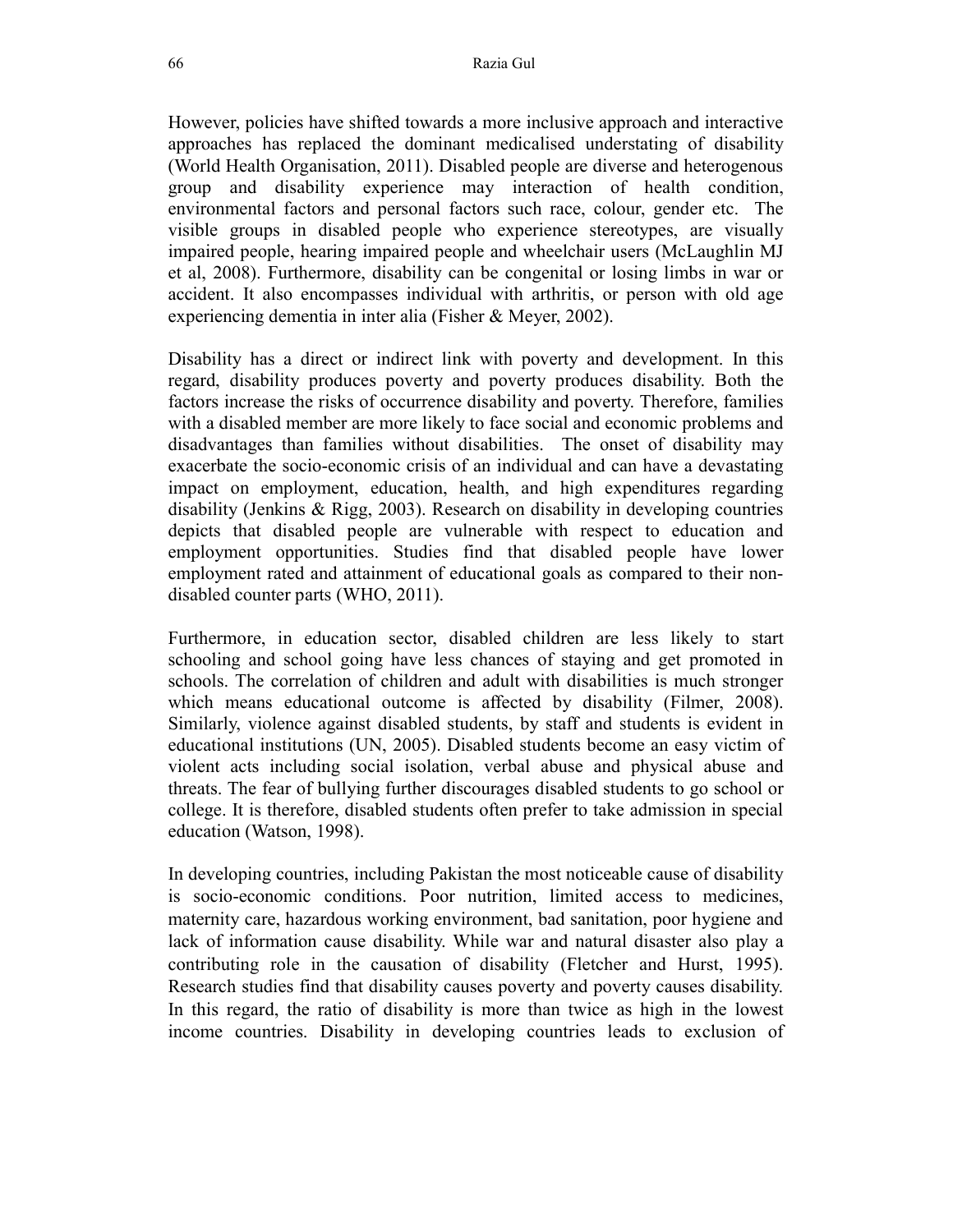disabled people from communal activities, employment and education. Therefore, disabled who are denied of education are unable to get employment pushes them further to the vicious cycle of poverty (DFID, 1997).

Disabled people are the largest underestimated and ignored minority. Like other developing countries, disabled people in Pakistan face barriers in many spheres of life. Disabled people experience inaccessible environment ranging from physical inaccessibility to inaccessible information such braille or sign languages. Furthermore, societal negative attitude in Pakistan, further exacerbates the vulnerability of disabled people. Pakistan in its official documents use the terms as mentally retorted, insane, crippled etc, which show the attitudinal problems in society. In developed world, these terminologies have changed to people first language (Heymann, Stein & Moreno, 2014).

Furthermore, the two percent quota approach failed in Pakistan. Majority of jobs are available in informal sectors, in which quota are irrelevant. Furthermore, if a disabled person sues any discrimination, the flawed legal system makes it difficult for them to win their legal battle even at the expense of huge financial loss necessary for the legal process in the country. Moreover, the self-employment cannot be underestimated because it is a biggest share of economy and again quota system is irrelevant here (Heymann, Stein & Moreno, 2014). Disability situation in Pakistan seems worsen when it comes to the labour force participation of disabled women. Disabled women face greater barriers and challenges in the workforce or employment. Public transport is almost inaccessible while travelling by taxi or auto-rishkaw is difficult too. Therefore, disabled women are heavily dependent on their families to move around and this make them stagnant and passive and it is very difficult to find and avail opportunities in such conditions (Heymann, Stein & Moreno, 2014).

It is evident from literature that disabled people face numerous challenges and problems in their day-to-day affairs. To address these issues, national and international efforts have been made but with limitations. Policies in the field of disability studies are supposed to protect the rights of disabled people and their accessibility to services such public transportation, housing, health, education and other important life necessities Apart from Convention on the rights of persons with disabilities, countries have their own local policies and practices to help disabled people. There are gaps in implementation and flaws in some legislations. Countries who have ratified CRPD must fulfil their commitment to protect the rights of disabled people. Disabled people are present in every country and society in sizeable proportion and their protection and development means developing a larger portion of society. In this regard, disabled people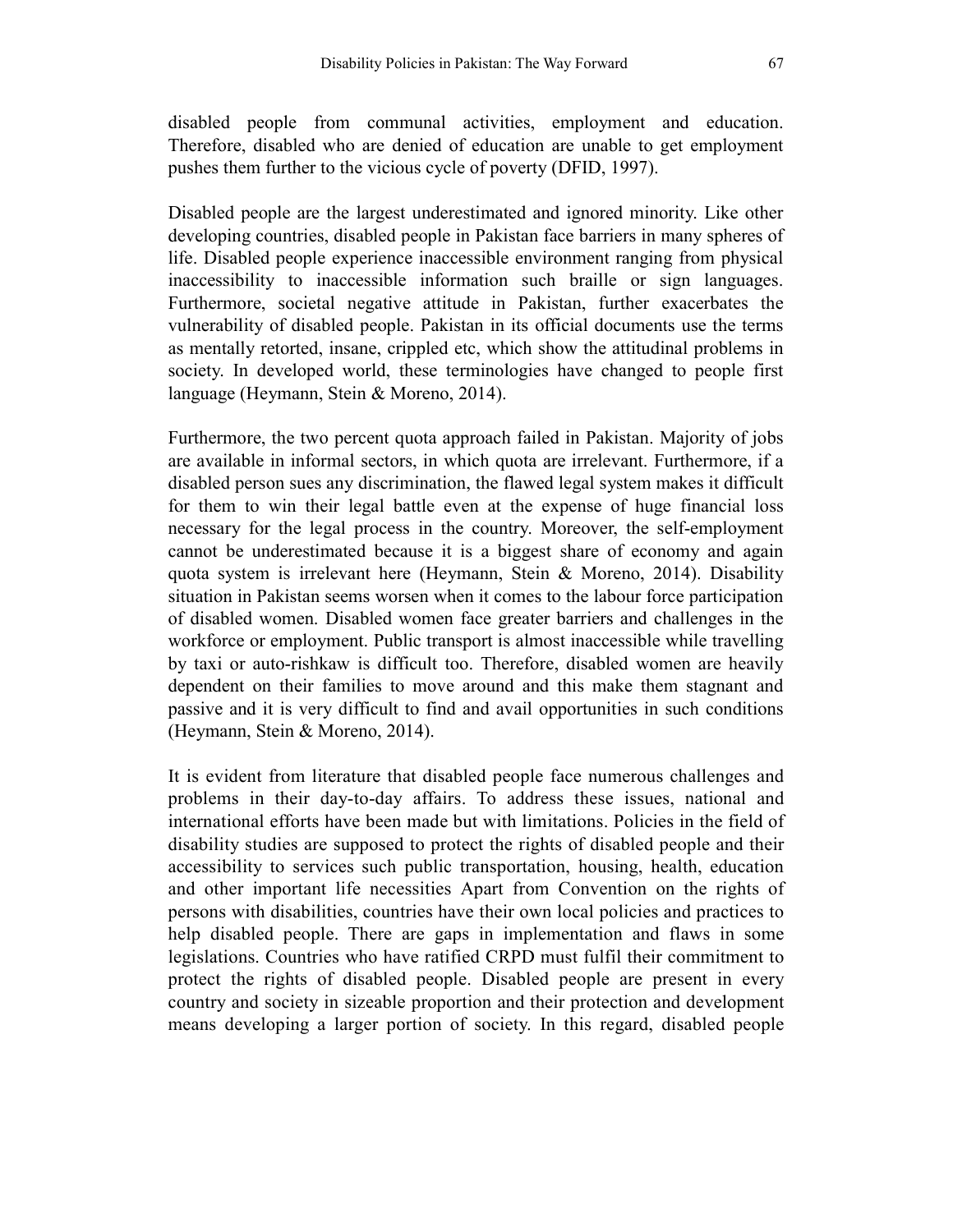need more services, quality education, accessible environment, and full inclusion in every spheres of life.

### **Conclusions**

Policies in the field of disability studies are supposed to protect the rights of disabled people and their accessibility to services such as public transportation, housing, health, education and other important life necessities. Apart from Convention on the rights of persons with disabilities, countries have their own local policies and practices to help disabled people. In this regard, some policies may work in one country and may or may not work in other. However, legislations, especially in third world countries, including Pakistan, proved to be words on documents and could not bring a positive change in the lives of disabled people. International efforts for the development and wellbeing of disabled are very important in the field of policy development for disabled people. Government of Pakistan, keeping view the sizeable population of disabled people in the country, enacted laws to address the issues of this downtrodden people. In this regard, After UN adoption of CRPD, realising the importance of human rights of disabled people, Pakistan signed and ratified the UNCRPD in 2010. Since then, Pakistan has introduced comprehensive policy and enacted laws in line with CRPD, however, before the ratification of CRPD, Pakistan took sporadic measures as well to bring disabled people in mainstream communal activities. In this regard, Pakistan enacted laws such Disabled Persons (Employment and Rehabilitation) Ordinance, 1981, The National Policy for Persons with Disabilities, 2002, National Plan of Action (2006), Special Citizen Act, 2008 and Special Citizens (Right to Concession in Movement) Act, 2009. However, these policies could not bring about changes in the lives of disabled people. There is no proper mechanism at national and local level to implement the policies developed for the wellbeing of such downtrodden people.

#### Reference

- Ahmad, M., Khan., and Nasem, F. (2011). Policies for Special Persons in Pakistan: Analysis of Policy Implementation. Berkeley Journal of Social Sciences, vol.1:2, pp.233-242.
- Albrecht, G. (Ed.). (1976). The Sociology of Physical Disability and Rehabilitation. Pittsburg: University of Pittsburg Press.
- ASER Pakistan, 2016 Measuring SDGs for Inclusion, Learning & Equity Lessons from ASER Pakistan, pp.1-12. http://aserpakistan.org/document/2018/ external\_publications/aserpakistan\_Disability\_booklet.pdf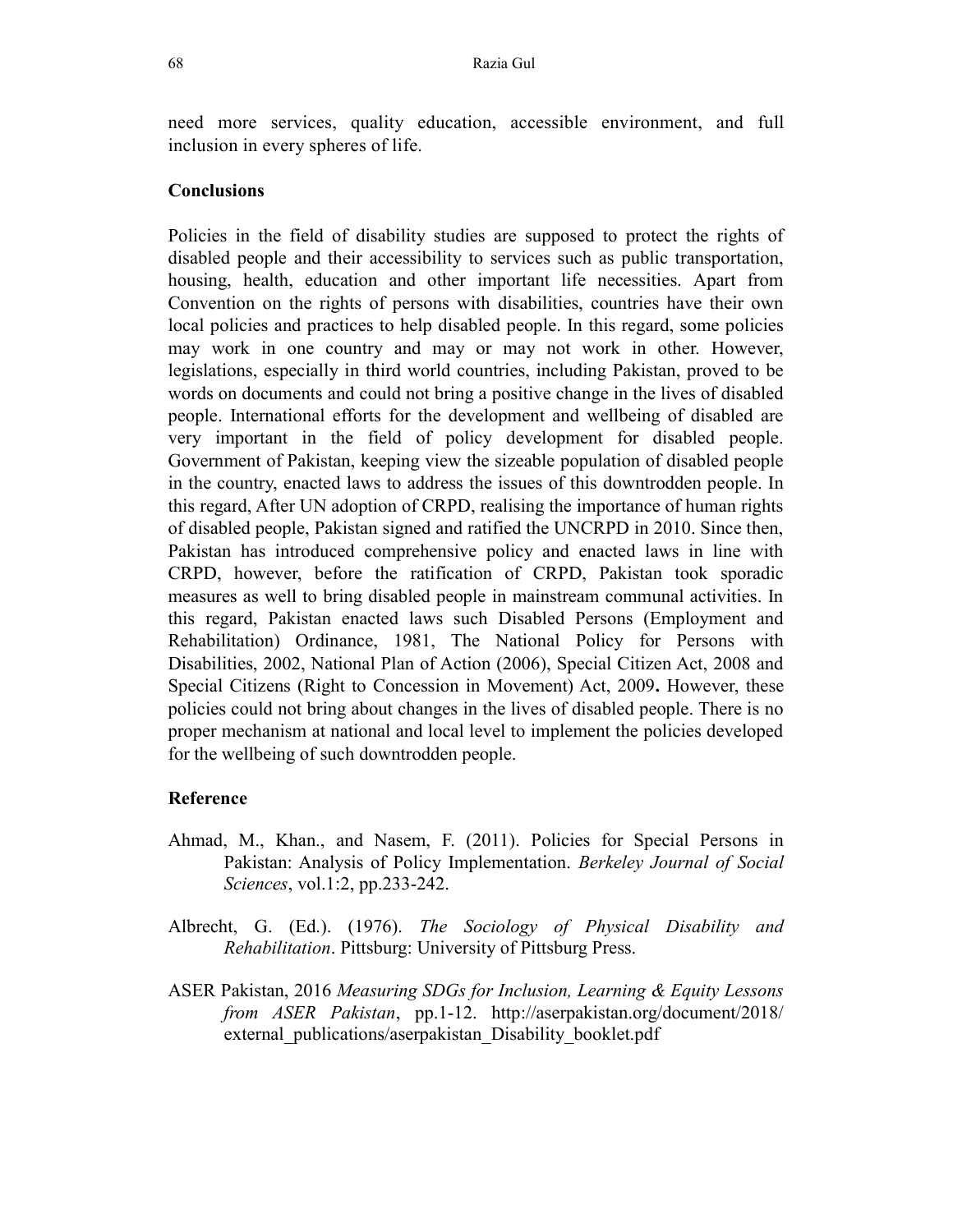- Barnes, C. (1991). Disabled People in Britain and Discrimination. London: Hurst and Co.
- Broderick, A. (2015). The Long and Winding Road to Equality and Inclusion for Persons with Disabilities : The United Nations Convention on the Rights of Persons with Disabilities. Maastricht: Intersentia.
- Coastal Bend Center for Independent Living. (2009). About the CBCIL. Retrieved on June 18th, 2019, from http://www.cbcil.org/about.htm.
- Coleridge, P. (2007). Economic Empowerment. In T. Barron, & P. Amerena (Eds.), Disability and Inclusive Development. London: Leonard Cheshire International, pp.111-152.
- Colm O'Cinneide (2009). Extracting Protection for the Rights of Persons with Disabilities from Human Rights Frameworks: Established Limits and New Possibilities in Oddn Mjll Arnardttir and Gerard Quinn eds, The UN Convention on the Rights of Persons with Disabilities: European and Scandinavian Perspectives (Martinus Nijhoff Publishers, Boston, 163.
- Degener, T. (2017). 'A New Human Rights Model of Disability', in V. Della Fina, R. Cera & G. Palmisano (eds.), The United Nations Convention on the Rights of Persons with Disabilities: A Commentary, pp. 41–60, Springer, Cham, Switzerland.
- Department for International Development, (1997) Eliminating World Poverty: A challenge for the 21st Century. White Paper on International Development. London: The Stationary Office.
- Disabled Persons (Employment and Rehabilitation) Ordinance. (1981). Government of Pakistan.
- Driedger, D. (1989). The Last Civil Rights Movement: Disabled Peoples' International. New York: St. Martin's Press.
- Filmer, D. (2008). Disability, Poverty and Schooling in Developing Countries: Results from 14 Household Surveys. The World Bank Economic Review, vol.22:1, pp.141-163.
- Fisher, M. & Meyer, L, H. ( 2002). Development and Social Competence after Two Years for Students who Enrolled in Inclusive and Self-Contained Educational Programs. Research and Practice for Persons with Severe Disabilities, vol.27, pp.165-174.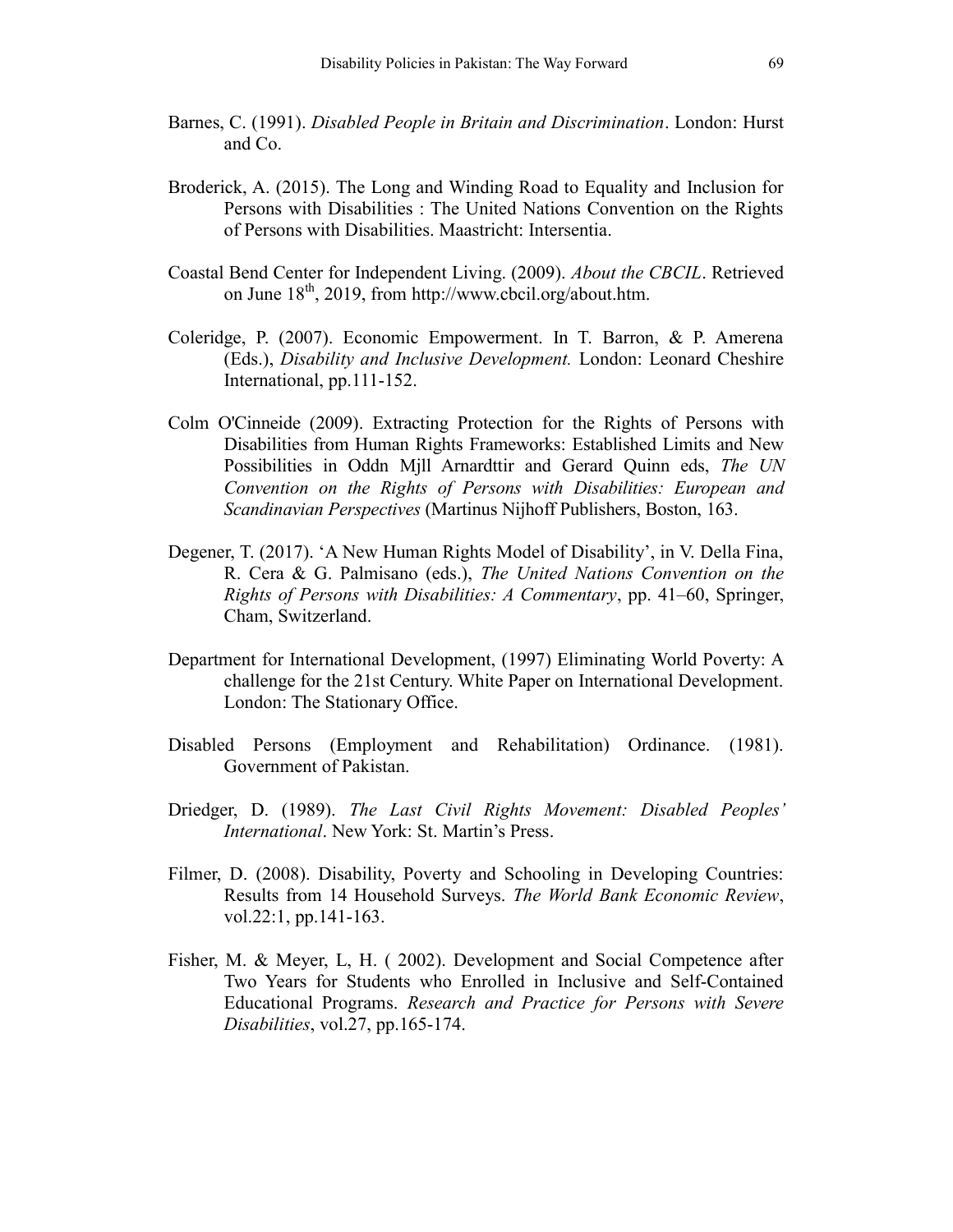- Fletcher, A. & Hurst, R. (1995), Overcoming Obstacles to the Integration of Disabled People, London: Report for the World Summit on Social Development, London, DAA.
- Government of Pakistan, (2002). The National Policy for Persons with Disabilities. Social Welfare and Special Education, Islamabad.
- Guernsey, K., Nicoli, M. & Ninio, A. (2007). Convention on the Rights of Persons with Disabilities: It's Implementation and Relevance for the World Bank. Discussion Paper.
- Helander, E. (1993). Prejudice and Dignity An Introduction to Community-Based Rehabilitation. New York: United
- Helping Hand. (2012). Persons with Disabilities statistics in Pakistan. Agha Gee, Islamabad.
- Heymann, J., Stein, M. A. & Moreno, G. eds. (2014). Moving from the Margins, Mainstreaming Persons with Disabilities in Pakistan. A Custom Research Report Produced for the British Council. Eds, Disability and Equality at Work. Oxford University Press.
- Jenkins, S. P. & Rigg, J. A. (2003). Disability and Disadvantage: Selection, Onset and Duration Effects. London, London School of Economics, Centre for Analysis of Social Exclusion.
- Lang, R. (2009). The United Nations Convention on the Right and Dignities for Persons with Disability: A Panacea for Ending Disability Discrimination? European Journal of Disability, vol.3, pp.266-285.
- McLaughlin M.J. et al. (2008). The Education of Children with Disabilities and Interpretations of Equity: A Review of Policy and Research. New York, Teachers College, Columbia University.
- Mental Disability Advocacy Centre. (2011). Building the Architecture for Change: Guidelines on Article 33 ofthe UN Convention on the Rights of Persons with Disabilities. Nations Development Programme.
- Njeru, L, M., Gichuhiz, D. & Ombaka, B. (2017). An Assessment of the Influence of Disability Legislation Awareness on Employability of Persons with Disabilities in Post Secondary Institutions in Kirinyaga County, Kenya. Management and Economics Research Journal, vol.3, pp.91-97.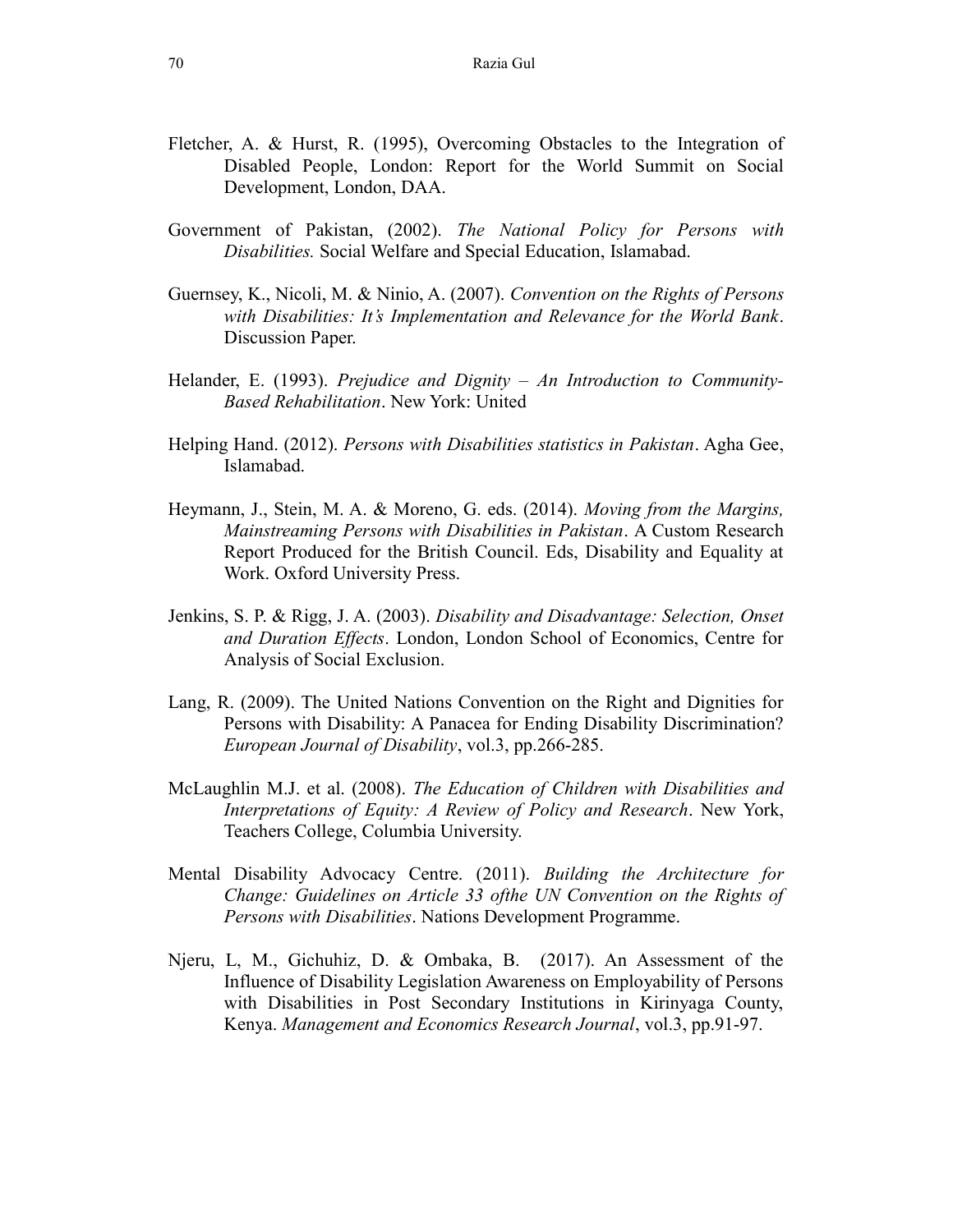- O'Connell, C., Finnerty, J. & Egan, O. (2008). Hidden Voices, Combat Poverty Agency, Poverty Research Initiative, Dublin.
- OHCHR. (2019) United Nation Human Rights Office of the High Commissioner. Also available at https://www.ohchr.org/EN/HRBodies/CRPD/Pages/ ConventionRightsPersonsWithDisabilities.aspx
- Kayess, R. & French, P. (2008). 'Out of Darkness into Light? Introducing the Convention on the Rights of Persons with Disabilities'. Human Rights Law Review, vol.8:1, pp.1-34.
- Special Citizens (Right to Concessions in Movement) Act, 2009; Government of Pakistan.
- Special Citizens Act.(2008). Government of Pakistan.
- UNICEF. (2012). The Right of Children with Disabilities to Education: A Rights-Based Approach to Inclusive Education Position Paper.
- United Nation ( 1975). Declaration on the Rights of Disabled Persons. GA Res 3447 (XXX), UN GAOR, 30th sess, 2433rd plen mtg, Supp No 34, United Nation Doc A/Res/3447/(XXX) (9 December 1975).
- United Nation. (2005). UN Secretary-General's Report on Violence against Children. Thematic Group on Violence against Children. Findings and Recommendations. Summary Report. New York, United Nations Children's Fund.
- United Nation. (2007). United Nations Office of the High Commissioner for Human Rights and Inter-Parliamentary Union, From Exclusion to Equality - Realizing the Rights of Persons with Disabilities. Geneva, 4.
- United Nations, (2019) Treaty Collection. Convention on the Rights of Persons with Disabilities. Human rights. https:// treaties. un. org/ pages/ ViewDetails.aspx? src=TREATY&mtdsg\_no= IV-15& chapter= 4& clang= en (accessed 7 Jun 2019).
- UPIAS (1976). Fundamental Principles of Disability. London: UPIAS.
- Watson N et al. (1998). *Life as a Disabled Child: Research Report*. Edinburgh, University of Edinburgh.